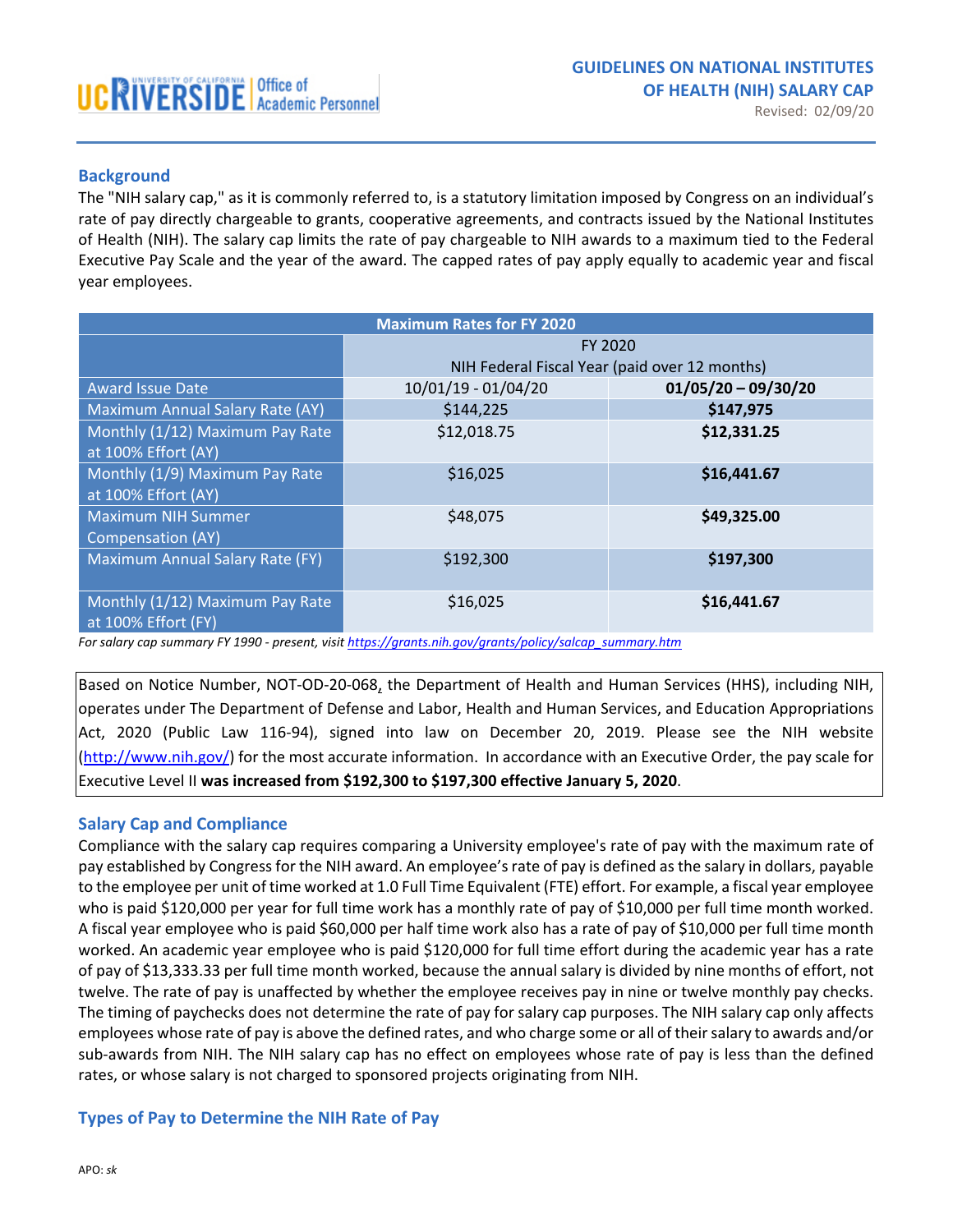Revised: 02/09/20

Not all pay is included in determining whether an employee's rate of pay exceeds the cap. Only categories of pay charged to sponsored projects are counted in an employee's rate of pay for comparison with the salary cap. Administrative stipends, honoraria, outside consulting fees and supplemental compensation for incidental services to University Extension are not included in the rate of pay determination. These types of pay should not be charged to NIH. For employees covered by a Health Sciences Compensation Plan (HSCP), both the UC Health Sciences Salary Scale base salary, or "X" component of salary, and the negotiated additional compensation, or "Y" component of salary, are included in determining the employee's rate of pay. If the combined rate of pay (including both X and Y) exceeds the capped rate, the maximum amount chargeable to the NIH award is the capped rate multiplied by the employee's effort on each award. However, any incentive/bonus compensation under a Health Sciences Compensation Plan, also known as the "Z" component, is not included in the employee's rate of pay, and is not an allowable charge to the NIH award.

## **Fund Sources for Supplementation Above the Salary Cap**

Salary "supplementation" is the difference between what the employee would have earned at full pay and the maximum amount allowed under the cap for that percent of effort. Or simply put, it is the excess amount of the employee's rate of pay over and above the salary cap rate. This excess amount over the salary cap may not be charged to another federal award. It may, however, be charged to a privately sponsored award only when specifically allowed by the private sponsor. Additionally, University policy prohibits the use of State appropriations, including 19900 funds, to pay the salary above the capped level. Unrestricted funds, including gift funds and HSCP funds, can be used to make up amounts not chargeable to NIH due to the salary cap.

Supplementation is subject to the availability of funds and is not an entitlement. Supplementation above the capped rate must be pre-authorized by the department chair or equivalent administrative officer.

### **Post Audit for Compliance**

The Academic Personnel Office will annually announce the updated NIH Salary Cap rate on the Academic Personnel web site [https://academicpersonnel.ucr.edu/compensation/d](https://academicpersonnel.ucr.edu/compensation/)uring the winter quarter or spring quarter (based on when the information from the NIH is available). *Department Financial Managers are responsible for ensuring appropriate salary rates are entered in UCPath.* It is important for departments to understand the appropriate use of each chart below. For questions related to rates of pay, send an email to [academicpersonnel@ucr.edu.](mailto:academicpersonnel@ucr.edu) *Each Dean's Office will be responsible for ensuring compliance with the NIH Salary Cap for employees in their organization by conducting periodic reviews of compensation rates charged to NIH funding sources. These reviews should occur quarterly and errors must be resolved promptly. All errors must be corrected by fiscal year-end.* Any salary rate above the maximum capped rate charged to a non-allowable fund source (i.e., state or federal funds) must be reversed. The department chair or equivalent administrative officer is responsible to provide funding for the excess amount from a non-state or non-federal funding source, or repayment of any overpayment shall be required from the employee.

### **Academic Year Employees**

Most academic year employees receive their academic year salary over twelve monthly pay periods for service rendered over a nine-month period.

### *Example 1 – Monthly salary above salary cap*

Professor Jones has a full-time academic year appointment and an academic year salary of \$150,000 in the 2019- 2020 academic year. Professor Jones receives payment for nine months of service over twelve months (9/12), and receives twelve monthly paychecks of \$12,500. The Professor received an NIH grant in July 2019 and was paid from